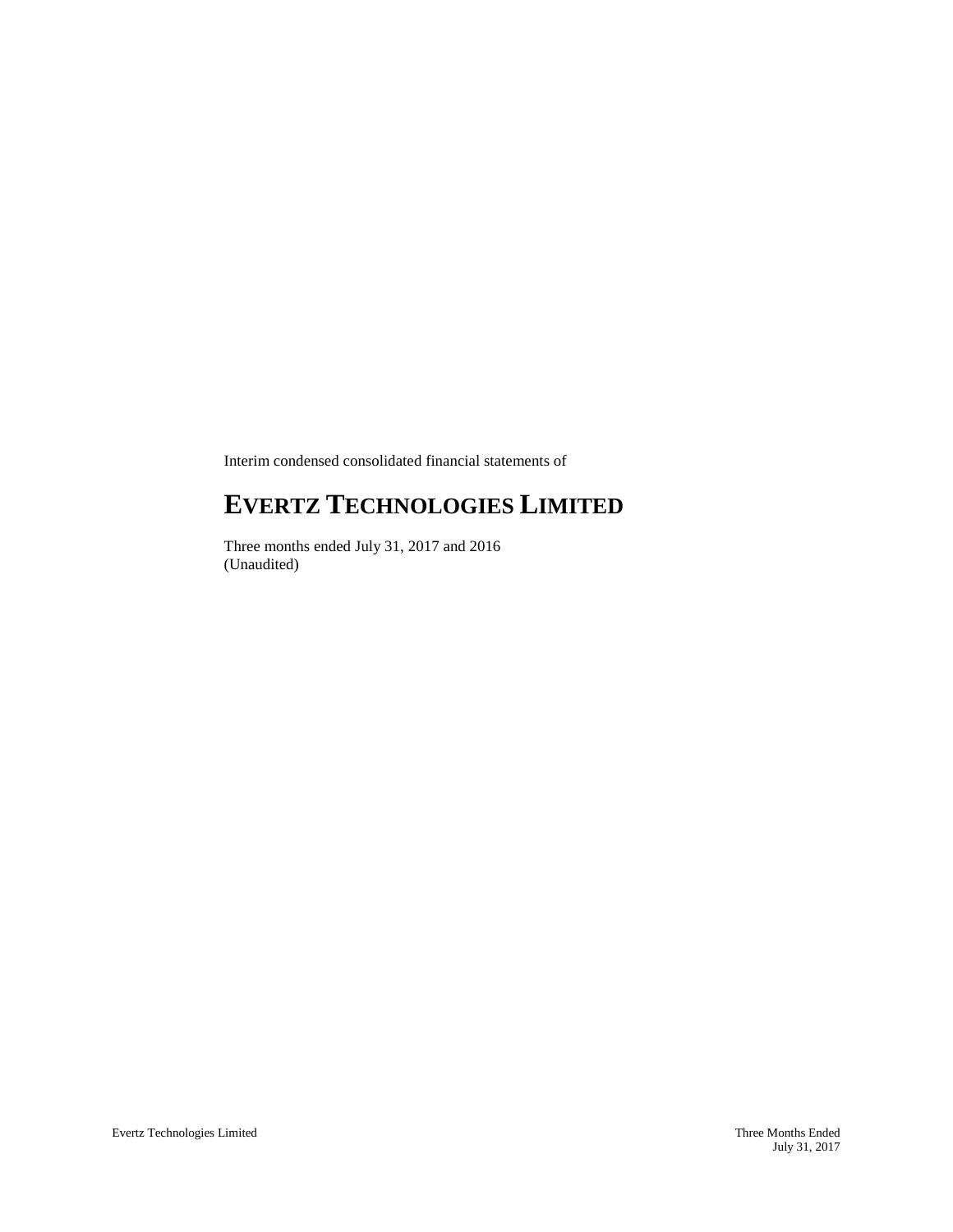# **MANAGEMENT REPORT**

The management of Evertz Technologies Limited ("Evertz" or the "Company") is responsible for the preparation of the accompanying interim condensed consolidated financial statements. The interim condensed consolidated financial statements have been prepared in accordance with International Financial Reporting Standards and are considered by management to present fairly the consolidated financial position, operating results and cash flows of the Company.

These interim condensed consolidated financial statements have not been reviewed by the auditor. These interim condensed consolidated financial statements are unaudited and include all adjustments, consisting of normal and recurring items, that management considers necessary for the fair presentation of the consolidated financial position, results of operations and cash flows.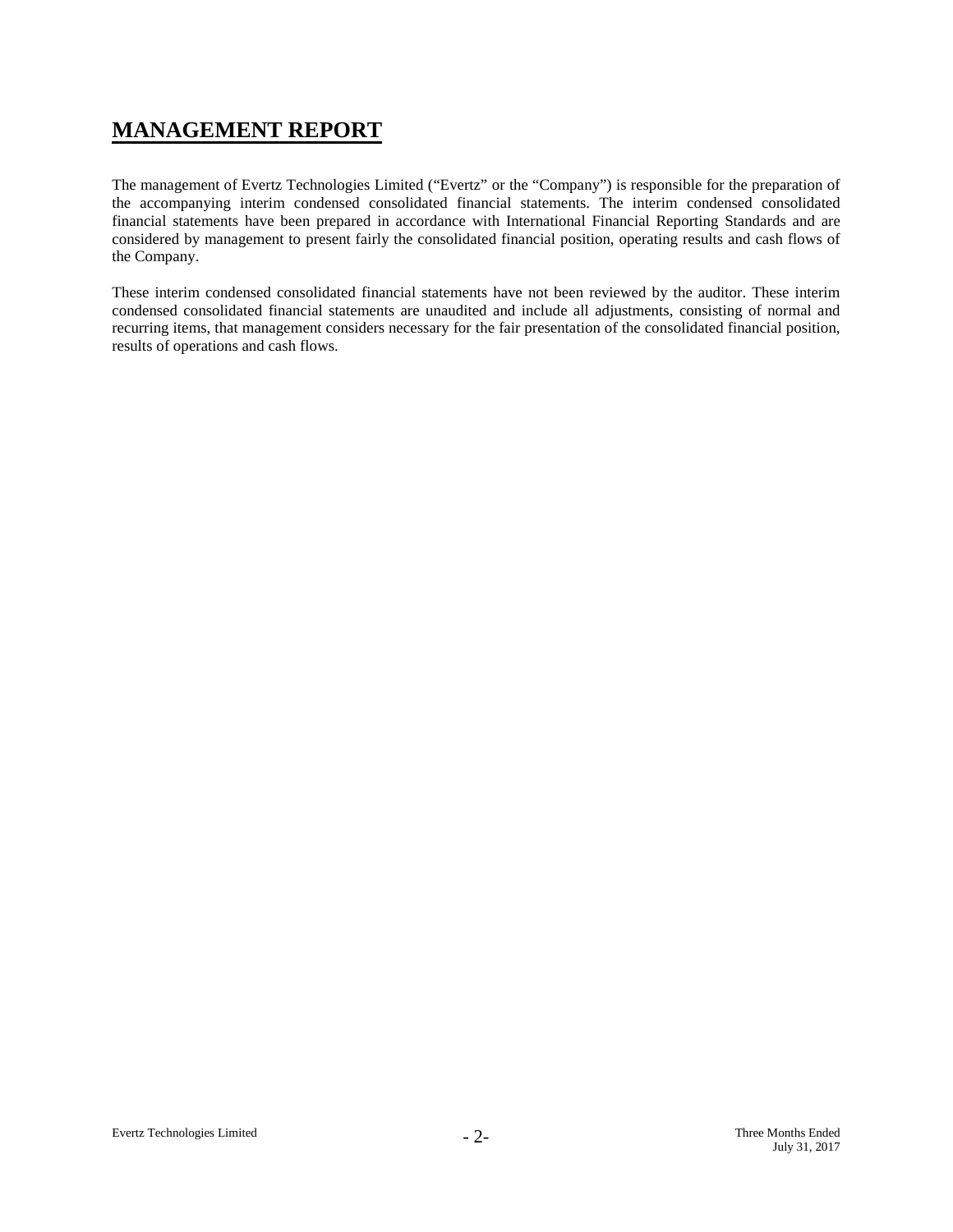Index to Financial Statements (Unaudited)

Interim condensed consolidated financial statements Three months ended July 31, 2017 and 2016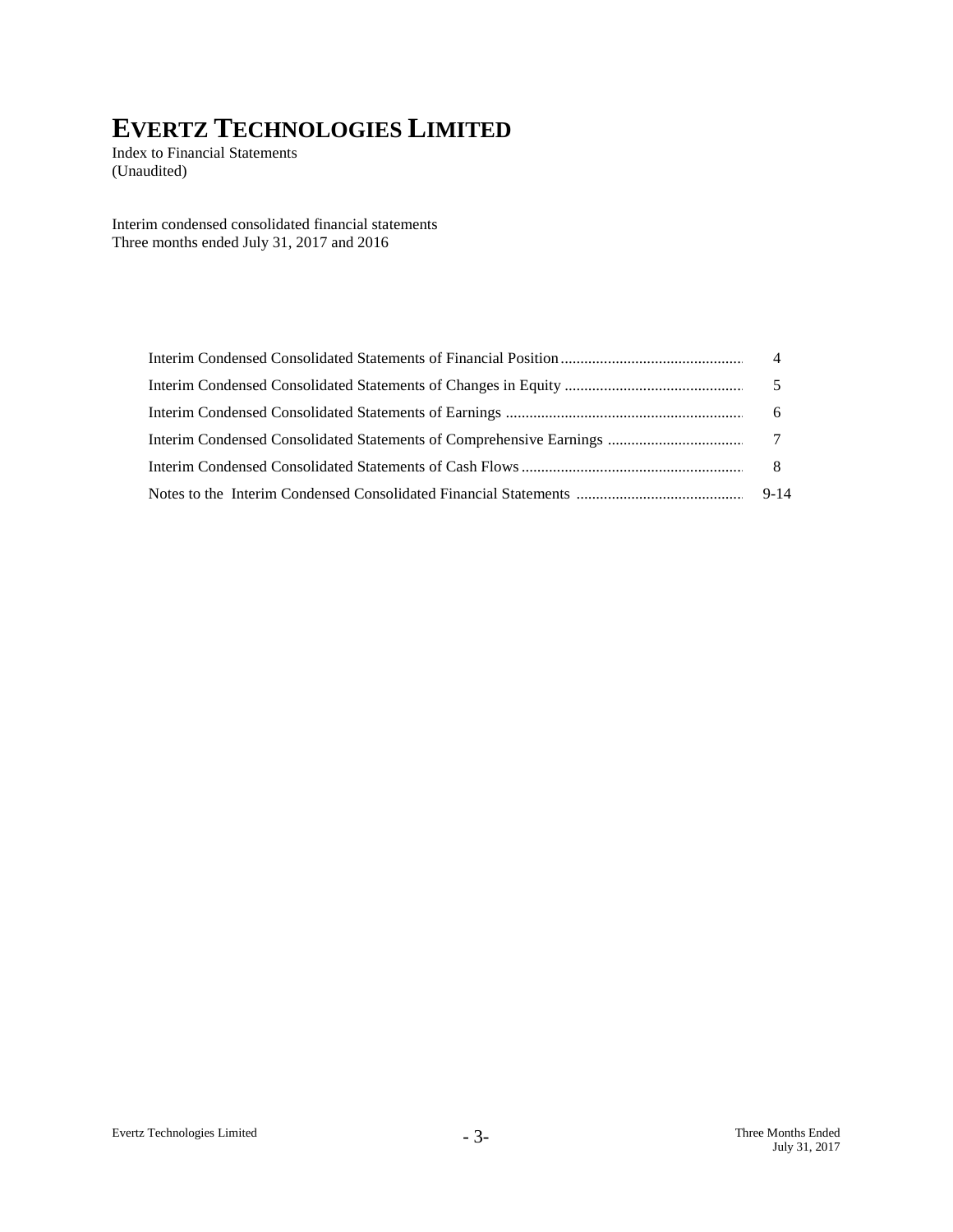Interim Condensed Consolidated Statements of Financial Position (Unaudited)

As at July 31, 2017 and April 30, 2017

(In thousands of Canadian dollars)

|                                                 |               | <b>July 31,</b> |               | April 30, |
|-------------------------------------------------|---------------|-----------------|---------------|-----------|
|                                                 |               | 2017            |               | 2017      |
| <b>Assets</b>                                   |               |                 |               |           |
| Current assets                                  |               |                 |               |           |
| Cash and cash equivalents                       | $\mathsf{\$}$ | 72,788          | <sup>\$</sup> | 54,274    |
| Trade and other receivables                     |               | 103,199         |               | 111,664   |
| Prepaid expenses                                |               | 5,476           |               | 4,075     |
| Inventories                                     |               | 177,524         |               | 178,208   |
| Income tax receivable                           |               | 1,399           |               |           |
|                                                 |               | 360,386         |               | 348,221   |
| Property, plant and equipment (note 3)          |               | 43,922          |               | 44,152    |
| Goodwill                                        |               | 17,936          |               | 18,195    |
|                                                 | $\mathsf{\$}$ | 422,244         | \$            | 410,568   |
| <b>Liabilities</b>                              |               |                 |               |           |
|                                                 |               |                 |               |           |
| Current liabilities                             |               |                 |               |           |
| Trade and other payables                        | \$            | 57,082          | \$            | 50,321    |
| Provisions (note 4)                             |               | 4,168           |               | 3,817     |
| Deferred revenue                                |               | 32,881          |               | 28,272    |
| Current portion of long term debt               |               | 273             |               | 280       |
| Income tax payable                              |               |                 |               | 945       |
|                                                 |               | 94,404          |               | 83,635    |
| Long term debt                                  |               | 673             |               | 733       |
| Deferred income taxes                           |               | 2,860           |               | 4,427     |
|                                                 |               | 97,937          |               | 88,795    |
| <b>Equity</b>                                   |               |                 |               |           |
| Capital stock (note 5)                          |               | 130,506         |               | 124,695   |
| Share based payment reserve                     |               | 9,080           |               | 10,091    |
|                                                 |               |                 |               |           |
| Accumulated other comprehensive (loss) earnings |               | (369)           |               | 747       |
| Retained earnings                               |               | 181,686         |               | 182,297   |
|                                                 |               | 181,317         |               | 183,044   |
| Total equity attributable to shareholders       |               | 320,903         |               | 317,830   |
| Non-controlling interest                        |               | 3,404           |               | 3,943     |
|                                                 |               | 324,307         |               | 321,773   |
|                                                 | \$            | 422,244         | $\$$          | 410,568   |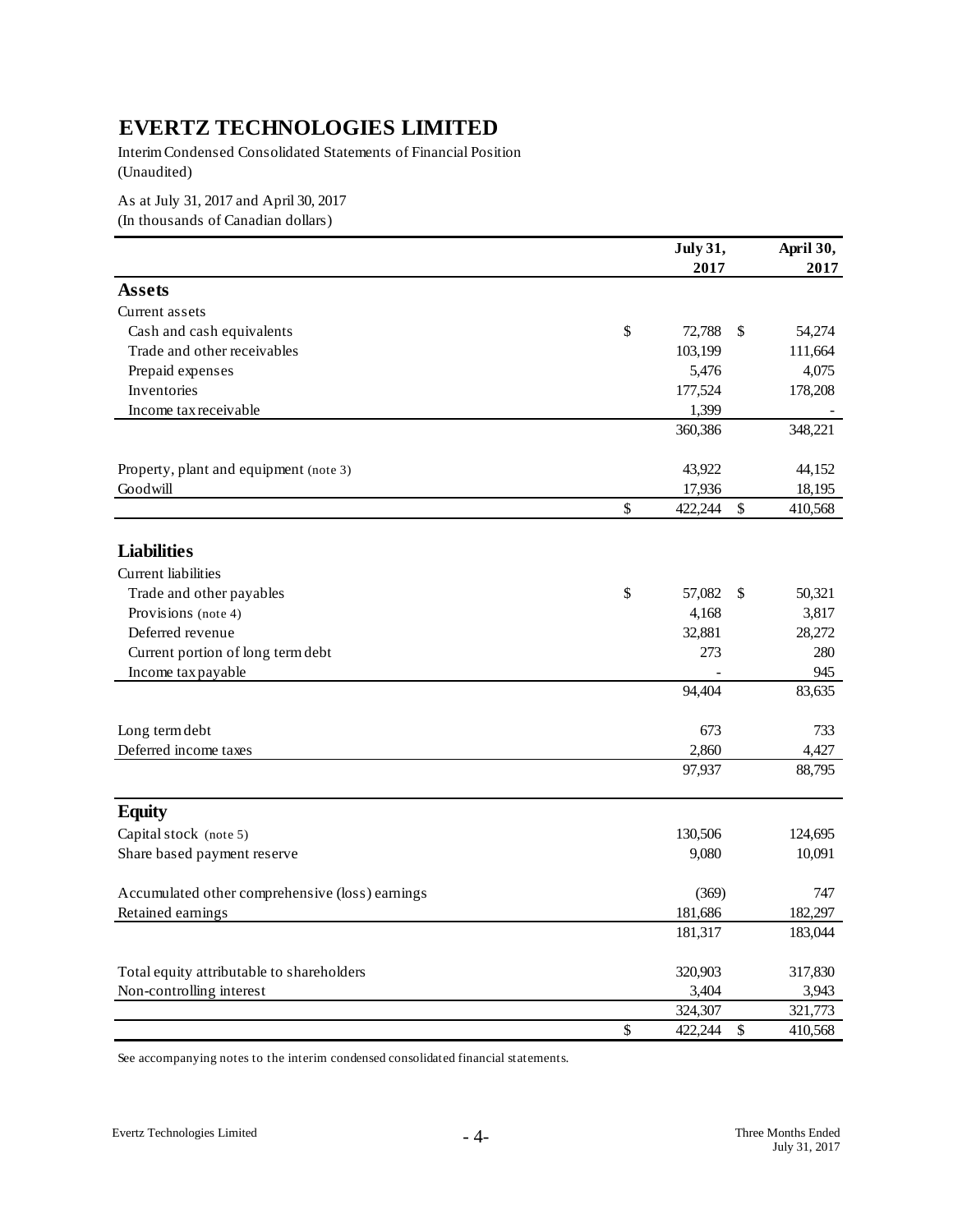Interim Condensed Consolidated Statements of Changes in Equity (Unaudited)

Three month periods ended July 31, 2017 and 2016 (In thousands of Canadian dollars)

|                                                |                          |               |                          |               | Accumulated   |           |                    | Total           |             |     |           |
|------------------------------------------------|--------------------------|---------------|--------------------------|---------------|---------------|-----------|--------------------|-----------------|-------------|-----|-----------|
|                                                |                          |               | Share-based              |               | other         |           |                    | equity          | Non-        |     |           |
|                                                | Capital                  |               | payment                  |               | comprehensive | Retained  |                    | attributable to | controlling |     | Total     |
|                                                | stock                    |               | reserve                  |               | earnings      | earnings  |                    | shareholders    | interest    |     | Equity    |
| Balance at April 30, 2016                      | \$100,483                | \$            | 13,835                   | \$            | 1,567         | \$250,320 | \$                 | 366,205         | 3,531       |     | 369,736   |
| Net earnings for the period                    |                          |               |                          |               |               | 18,393    |                    | 18,393          | 230         |     | 18,623    |
| Foreign currency translation                   |                          |               |                          |               |               |           |                    |                 |             |     |           |
| adjustment                                     |                          |               |                          |               | (1,551)       |           |                    | (1, 551)        | 75          |     | (1,476)   |
| Total comprehensive earnings for the period \$ | $\mathbf{r}$             | \$            | $\overline{\phantom{a}}$ | $\mathcal{S}$ | $(1,551)$ \$  | 18,393    | $\mathbf{\hat{s}}$ | 16,842          | \$<br>305   | \$. | 17.147    |
| Dividends declared                             |                          |               |                          |               |               | (13,356)  |                    | (13,356)        | (350)       |     | (13,706)  |
| Share based compensation expense               |                          |               | 458                      |               |               |           |                    | 458             |             |     | 458       |
| Exercise of employee stock options             | 146                      |               |                          |               |               |           |                    | 146             |             |     | 146       |
| Transfer on stock option exercise              | 30                       |               | (30)                     |               |               |           |                    |                 |             |     |           |
| Balance at July 31, 2016                       | \$100,659                | \$            | 14,263                   | \$            | 16            | \$255,357 | \$                 | 370,295         | \$<br>3,486 |     | \$373,781 |
|                                                |                          |               |                          |               |               |           |                    |                 |             |     |           |
| Balance at April 30, 2017                      | \$124,695                | \$            | 10,091                   | \$            | 747           | \$182,297 | \$                 | 317,830         | \$<br>3,943 |     | \$321,773 |
| Net earnings for the period                    |                          |               |                          |               |               | 13,078    |                    | 13,078          | 114         |     | 13,192    |
| Foreign currency translation                   |                          |               |                          |               |               |           |                    |                 |             |     |           |
| adjustment                                     |                          |               |                          |               | (1, 116)      |           |                    | (1, 116)        | (153)       |     | (1,269)   |
| Total comprehensive earnings for the period \$ | $\sim$                   | <sup>\$</sup> | $\overline{a}$           | $\mathcal{S}$ | $(1,116)$ \$  | 13,078    | $\mathbf{\hat{s}}$ | 11,962 \$       | $(39)$ \$   |     | 11,923    |
| Dividends declared                             | $\overline{\phantom{0}}$ |               |                          |               |               | (13,689)  |                    | (13,689)        | (500)       |     | (14, 189) |
| Share based compensation expense               |                          |               | 241                      |               |               |           |                    | 241             |             |     | 241       |
| Exercise of employee stock options             | 4,559                    |               |                          |               |               |           |                    | 4,559           |             |     | 4,559     |
| Transfer on stock option exercise              | 1.252                    |               | (1,252)                  |               |               |           |                    |                 |             |     |           |
| Balance at July 31, 2017                       | \$130.506                | \$            | 9,080                    | -\$           | (369)         | \$181,686 | \$                 | 320.903         | \$<br>3,404 |     | \$324.307 |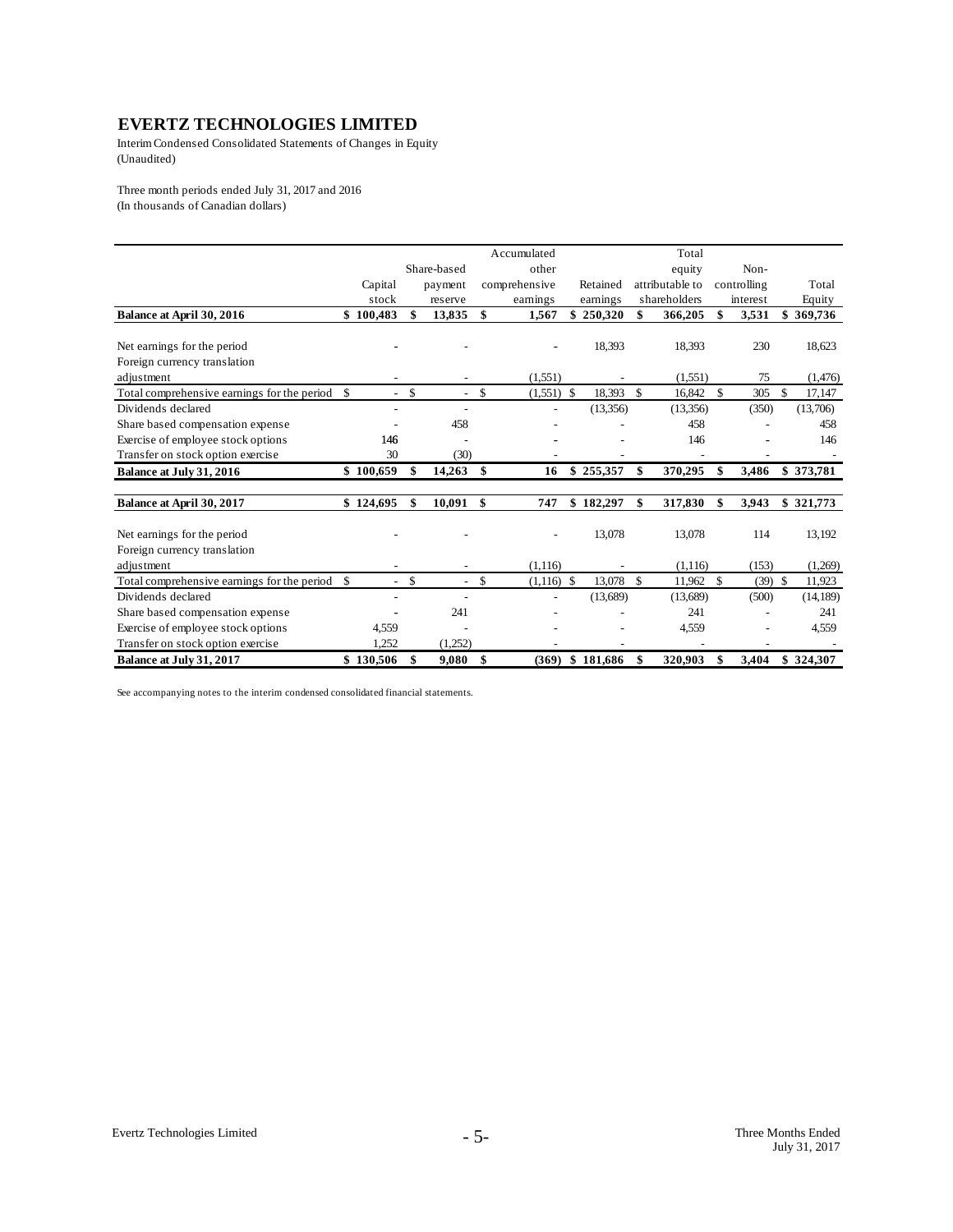Interim Condensed Consolidated Statements of Earnings (Unaudited)

Three month periods ended July 31, 2017 and 2016

(In thousands of Canadian dollars, except per share amounts)

|                                                       | Three months  |    |               |  |
|-------------------------------------------------------|---------------|----|---------------|--|
|                                                       | July 31, 2017 |    | July 31, 2016 |  |
| Revenue                                               | \$<br>109,009 | \$ | 87,026        |  |
| Cost of goods sold                                    | 47,848        |    | 37,160        |  |
| Gross margin                                          | 61,161        |    | 49,866        |  |
| Expenses                                              |               |    |               |  |
| Selling, administrative and general (note 6)          | 17,924        |    | 16,836        |  |
| Research and development                              | 19,272        |    | 17,493        |  |
| Investment tax credits                                | (2, 451)      |    | (2,649)       |  |
| Foreign exchange loss (gain)                          | 8,244         |    | (6, 604)      |  |
|                                                       | 42,989        |    | 25,076        |  |
|                                                       | 18,172        |    | 24,790        |  |
| Finance income                                        | 101           |    | 316           |  |
| Finance costs                                         | (48)          |    | (53)          |  |
| Other income and expenses                             | 29            |    | 69            |  |
| Earnings before income taxes                          | 18,254        |    | 25,122        |  |
| Provision for (recovery of) income taxes              |               |    |               |  |
| Current                                               | 5,855         |    | 8,672         |  |
| Deferred                                              | (793)         |    | (2,173)       |  |
|                                                       | 5,062         |    | 6,499         |  |
| Net earnings for the period                           | 13,192        |    | 18,623        |  |
| Net earnings attributable to non-controlling interest | 114           |    | 230           |  |
| Net earnings attributable to shareholders             | 13,078        |    | 18,393        |  |
| Net earnings for the period                           | \$<br>13,192  | \$ | 18,623        |  |
| Earnings per share (note 11)                          |               |    |               |  |
| Basic                                                 | \$<br>0.17    | \$ | 0.25          |  |
| Diluted                                               | \$<br>0.17    | \$ | 0.25          |  |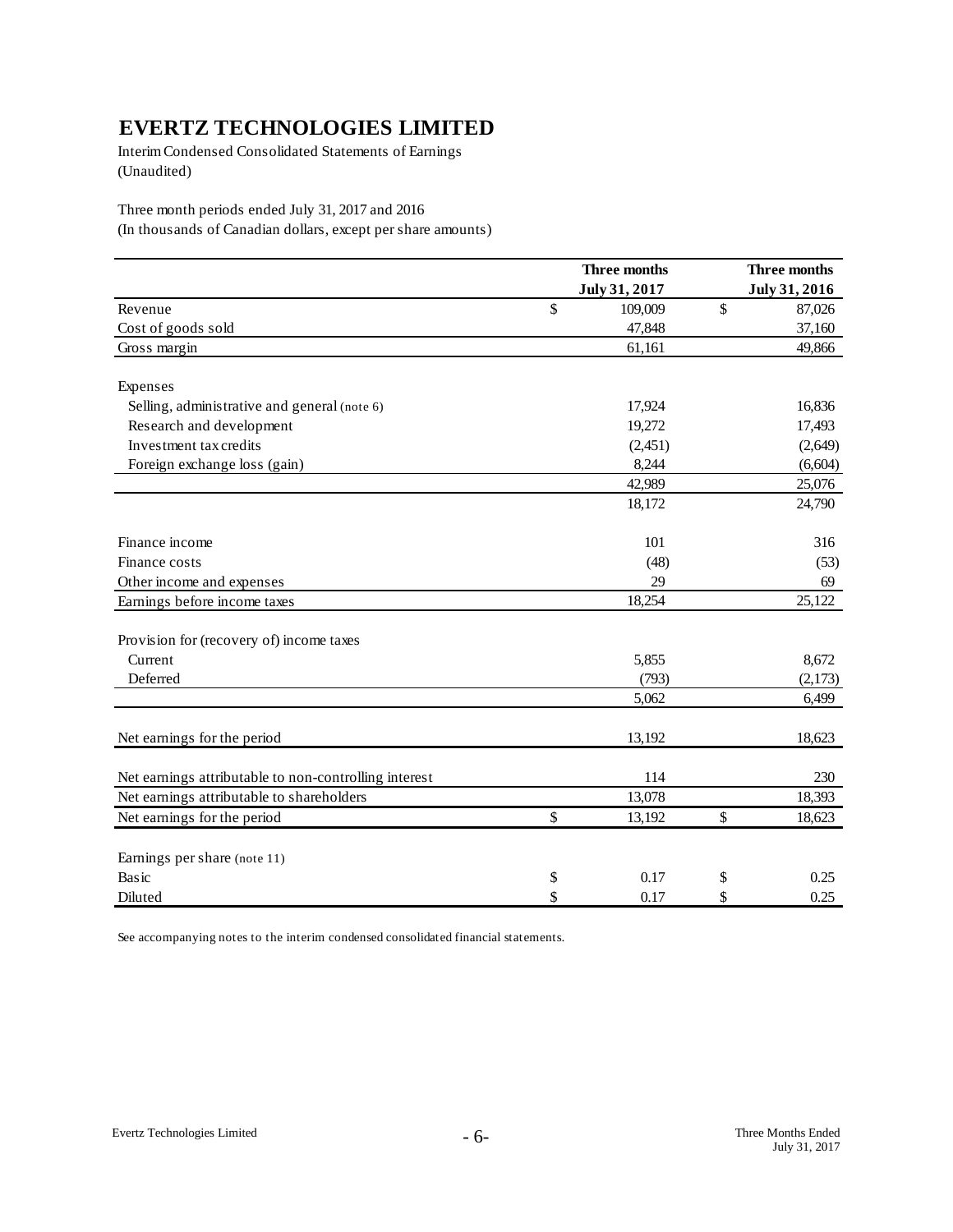Interim Condensed Consolidated Statements of Comprehensive Earnings (Unaudited)

Three months ended July 31, 2017 and 2016 (In thousands of Canadian dollars)

|                                                                 |    | Three months ended |   | Three months ended |
|-----------------------------------------------------------------|----|--------------------|---|--------------------|
|                                                                 |    | July 31, 2017      |   | July 31, 2016      |
| Net earnings for the period                                     | \$ | 13,192             | S | 18,623             |
| Items that may be reclassified to net earnings:                 |    |                    |   |                    |
| Foreign currency translation adjustment                         |    | (1,269)            |   | (1,476)            |
|                                                                 |    |                    |   |                    |
| Comprehensive earnings                                          |    | 11.923             |   | 17,147             |
|                                                                 |    |                    |   |                    |
| Comprehensive earnings attributable to non-controlling interest | S  | (39)               |   | 305                |
| Comprehensive earnings attributable to shareholders             |    | 11,962             |   | 16,842             |
| Comprehensive earnings                                          |    | 11.923             |   | 17,147             |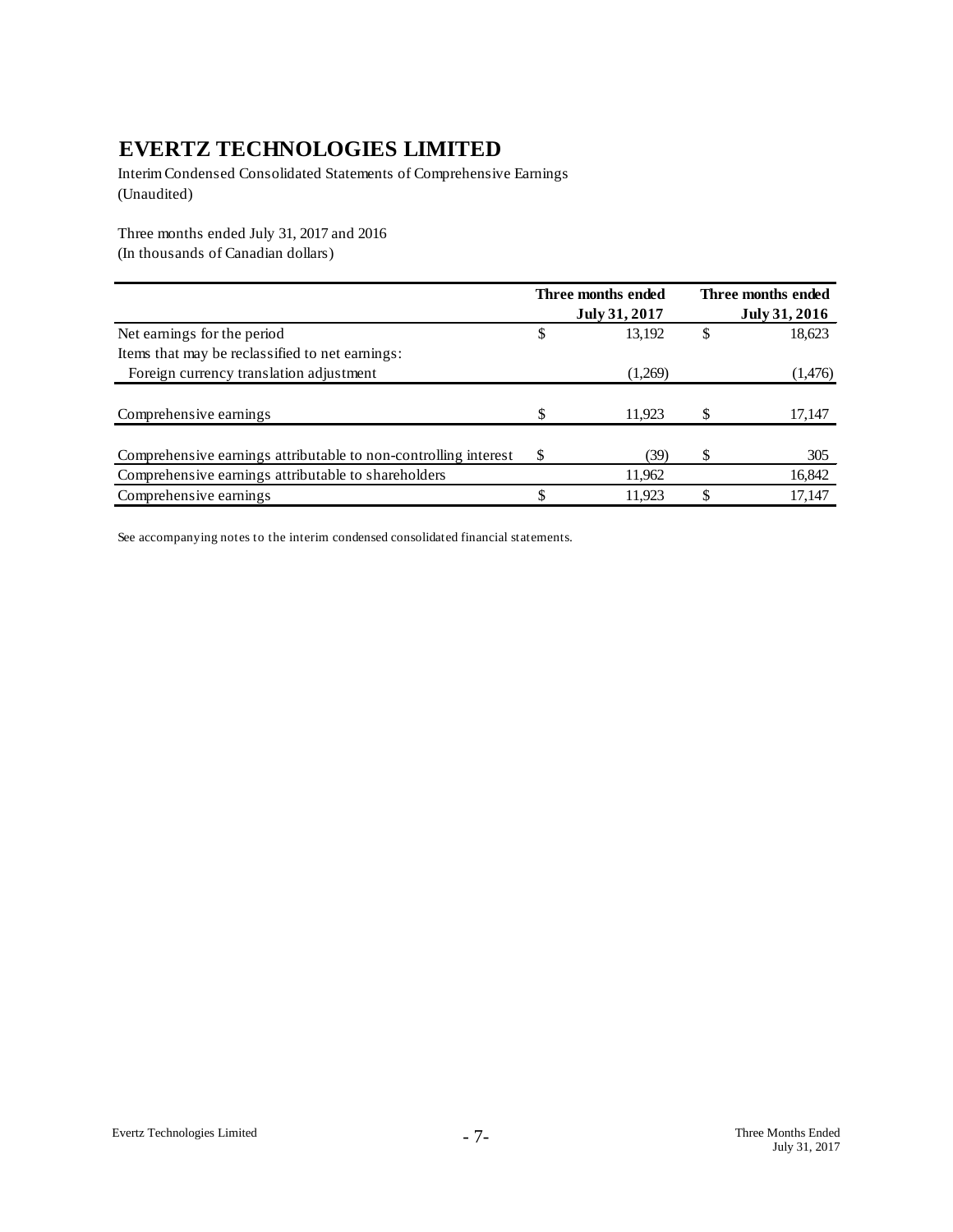Interim Condensed Consolidated Statements of Cash Flows (Unaudited)

Three months ended July 31, 2017 and 2016 (In thousands of Canadian dollars)

|                                                             | Three months ended<br>July 31, 2017 | Three months ended<br>July 31, 2016 |
|-------------------------------------------------------------|-------------------------------------|-------------------------------------|
| Operating activities                                        |                                     |                                     |
| Net earnings for the period                                 | \$<br>13,192                        | \$<br>18,623                        |
| Add: Items not involving cash                               |                                     |                                     |
| Depreciation of property, plant and equipment               | 2,856                               | 2,635                               |
| (Gain) loss on disposal of property, plant and equipment    | (1)                                 | (14)                                |
| Share-based compensation (note 8)                           | 241                                 | 458                                 |
| Interest expense                                            | 7                                   | 8                                   |
| Deferred income tax expense                                 | (793)                               | (2,173)                             |
|                                                             | 15,502                              | 19,537                              |
| Current tax expenses, net of investment tax credits         | 3,404                               | 6,269                               |
| Income taxes paid                                           | (5,755)                             | (1,942)                             |
| Changes in non-cash working capital items (note 7)          | 19,044                              | (3,916)                             |
| Cash provided by operating activities                       | 32,195                              | 19,948                              |
| Investing activities                                        |                                     |                                     |
| Acquisition of property, plant and equipment                | (3,102)                             | (1,450)                             |
| Proceeds from disposal of property, plant and equipment     | 4                                   | 49                                  |
| Cash used in investing activites                            | (3,098)                             | (1,401)                             |
|                                                             |                                     |                                     |
| Financing activities                                        |                                     |                                     |
| Repayment of long term debt                                 | (57)                                | (62)                                |
| Interest paid                                               | (7)                                 | (8)                                 |
| Dividends paid                                              | (13,689)                            | (13,356)                            |
| Dividends paid by subsidiaries to non-controlling interests | (500)                               | (350)                               |
| Capital stock issued                                        | 4,559                               | 146                                 |
| Cash used in financing activities                           | (9,694)                             | (13, 630)                           |
| Effect of exchange rates on cash and cash equivalents       | (889)                               | (2,636)                             |
| Increase in cash and cash equivalents                       | 18,514                              | 2,281                               |
| Cash and cash equivalents beginning of period               | 54,274                              | 123,102                             |
| Cash and cash equivalents end of period                     | \$<br>72,788                        | \$<br>125,383                       |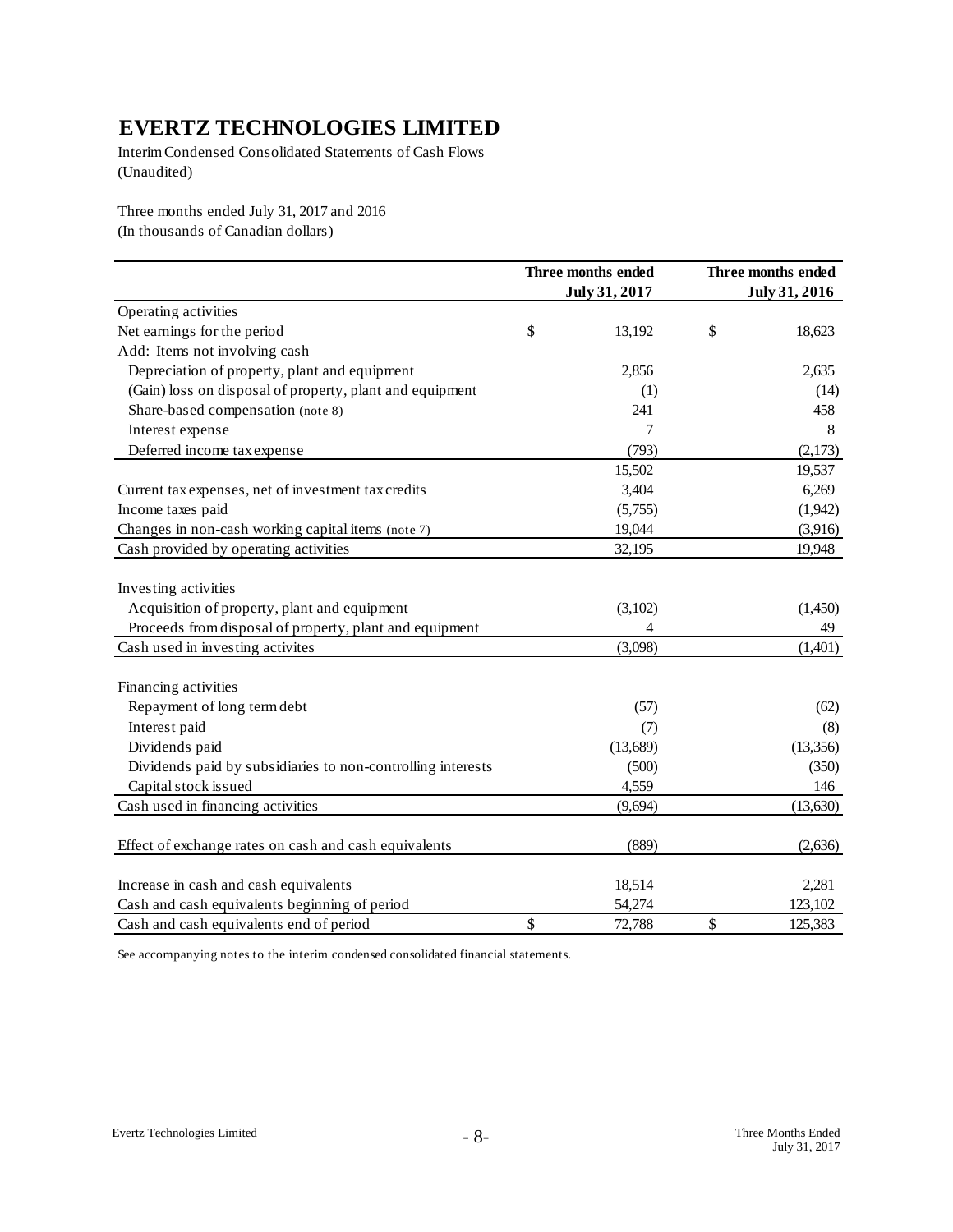#### **NOTES TO THE INTERIM CONDENSED CONSOLIDATED FINANCIAL STATEMENTS**

#### Three months ended July 31, 2017 and 2016

(in thousands of Canadian dollars, except for "number of common shares", "number of options" and "per share" information)

Evertz Technologies Limited ("Evertz" or the "Company") is incorporated under the *Canada Business Corporations Act*. The Company is incorporated and domiciled in Canada and the registered head office is located at 5292 John Lucas Drive, Burlington, Ontario, Canada. The Company is a leading supplier of software, equipment and technology solutions to content creators, broadcasters, specialty channels and television service providers. The Company designs, manufactures and distributes video and audio infrastructure solutions for the production, post– production, broadcast and telecommunications markets.

#### **1. STATEMENT OF COMPLIANCE**

These interim condensed consolidated financial statements have been prepared in accordance with International Financial Reporting Standards ("IFRS") as issued by the International Accounting Standards Board ("IASB") and under International Accounting Standard ("IAS") 34 "Interim Financial Reporting" using the same accounting policies as described in the Company's consolidated financial statements for the year ended April 30, 2017.

These interim condensed consolidated financial statements do not include all information and note disclosures required by IFRS for annual financial statements, and therefore; should be read in conjunction with the April 30, 2017 annual consolidated financial statements.

These interim condensed consolidated financial statements were authorized for issue by the Board of Directors on September 12, 2017.

#### **2. SIGNIFICANT ACCOUNTING POLICIES**

#### **New and Revised IFRSs Issued but Not Yet Effective**

Following is a listing of amendments, revisions and new International Financial Reporting Standards issued but not yet effective. Unless otherwise indicated, earlier application is permitted. The Company has not yet determined the impact of the adoption of the following standards.

#### *Financial Instruments*

IFRS 9, *Financial instruments* ("IFRS 9") was issued by the IASB in July 2014 and will replace IAS 39, *Financial Instruments: Recognition and Measurement* ("IAS 39"). IFRS 9 introduces new requirements for the financial reporting of financial assets and financial liabilities. IFRS 9 is effective for annual periods beginning on or after January 1, 2018.

#### *Revenue*

IFRS 15, *Revenue from contracts with customers* ("IFRS 15") was issued by the IASB in May 2014 and will replace IAS 11, *Construction Contracts* and IAS 18, *Revenue*. IFRS 15 specifies how and when revenue will be recognized. IFRS 15 is effective for annual periods beginning on or after January 1, 2018.

#### *Leases*

IFRS 16, *Leases* ("IFRS 16") was issued by the IASB in January 2016 and will replace IAS 17, *Leases.* IFRS 16 introduces a single accounting model for lessees to bring leases on-balance sheet while lessor accounting remains largely unchanged. IFRS 16 is effective for annual periods beginning on or after January 1, 2019.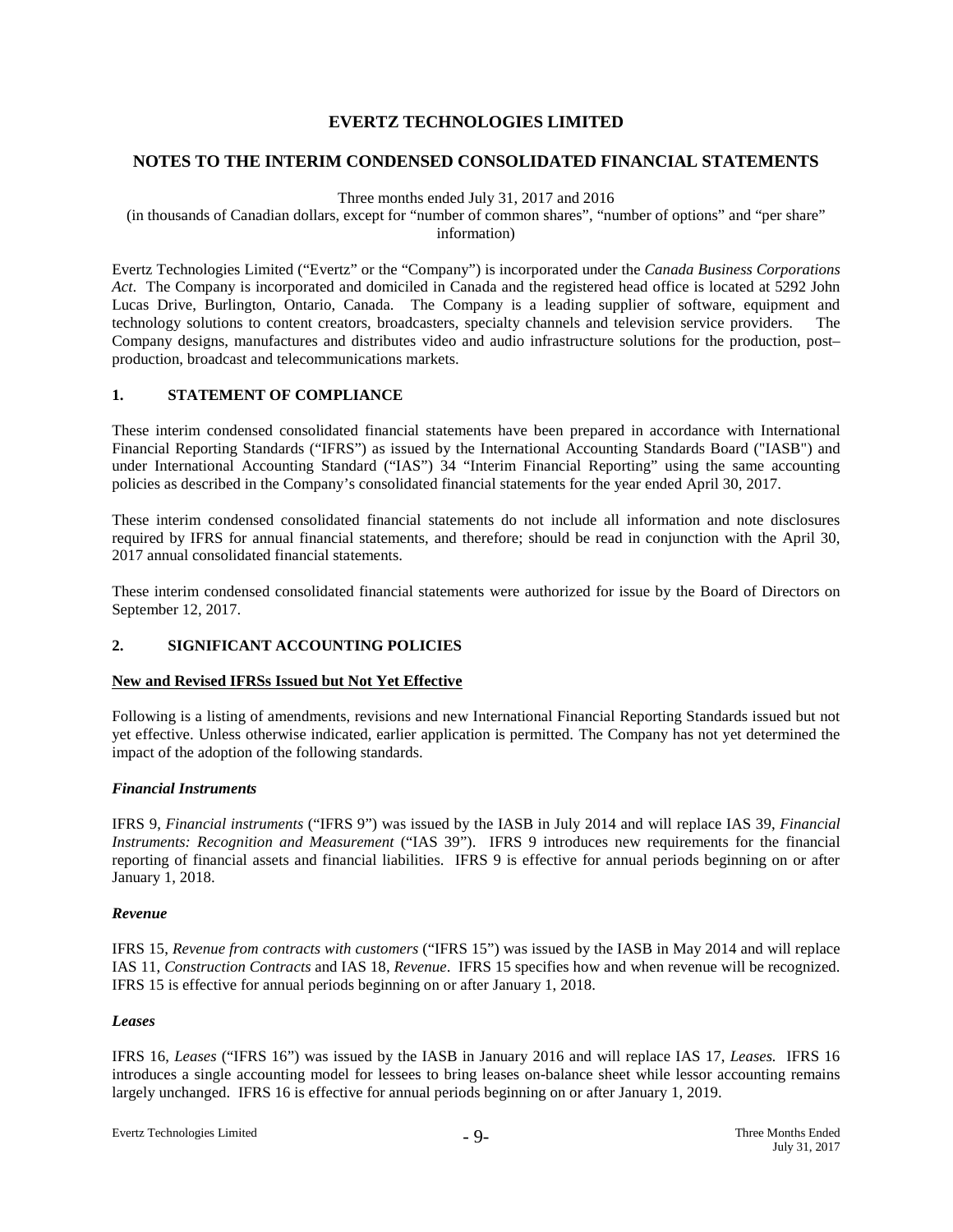### **3. PROPERTY, PLANT AND EQUIPMENT**

|                                     |         | July 31, 2017      |                     |    |               | April 30, 2017 |         |    |                     |    |          |
|-------------------------------------|---------|--------------------|---------------------|----|---------------|----------------|---------|----|---------------------|----|----------|
|                                     |         | <b>Accumulated</b> |                     |    | Carrying      |                |         |    | <b>Accumulated</b>  |    | Carrying |
|                                     | Cost    |                    | <b>Depreciation</b> |    | <b>Amount</b> |                | Cost    |    | <b>Depreciation</b> |    | Amount   |
| Office furniture and equipment<br>S | 3,673   | \$                 | 2,065               | \$ | 1,608         | \$             | 3,685   | \$ | 2,083               | \$ | 1,602    |
| Research and development equipment  | 33,270  |                    | 24,853              |    | 8.417         |                | 31,831  |    | 24,168              |    | 7,663    |
| Airplanes                           | 19.727  |                    | 13,080              |    | 6.647         |                | 19.727  |    | 12,665              |    | 7,062    |
| Machinery and equipment             | 57,205  |                    | 44,296              |    | 12,909        |                | 56,482  |    | 43,395              |    | 13,087   |
| Leaseholds                          | 9.461   |                    | 5,152               |    | 4,309         |                | 9.316   |    | 4,961               |    | 4,355    |
| Land                                | 2,302   |                    |                     |    | 2,302         |                | 2,388   |    |                     |    | 2,388    |
| <b>Buildings</b>                    | 10,126  |                    | 2.396               |    | 7,730         |                | 10,376  |    | 2,381               |    | 7,995    |
| \$                                  | 135.764 |                    | 91,842              | \$ | 43,922        |                | 133,805 | \$ | 89,653              | \$ | 44,152   |

### **4. PROVISIONS**

|                              |         | Warranty and Lease/Retirement |       |
|------------------------------|---------|-------------------------------|-------|
|                              | Returns | <b>Obligations</b>            | Total |
| Balance as at April 30, 2017 | 3.470   | 347                           | 3,817 |
| Net additions                | 639     |                               | 646   |
| Foreign exchange differences | (271)   | (24)                          | (295) |
| Balance as at July 31, 2017  | 3.838   | 330                           | 4,168 |

#### *Warranty and Returns*

The provision relates to estimated future costs associated with warranty repairs and returns on hardware solutions. The provision is based on historical data associated with similar products. The warranty and returns are expected to be incurred within the next twelve months.

#### *Lease/Retirement Obligations*

The provision relates to estimated restoration costs expected to be incurred upon the conclusion of Company leases.

## **5. CAPITAL STOCK**

Authorized capital stock consists of: Unlimited number of preferred shares Unlimited number of common shares

|                                      | Number of     | Amount  |
|--------------------------------------|---------------|---------|
|                                      | Common Shares |         |
| Balance as at April 30, 2017         | 75,742,746    | 124,695 |
| Issued on exercise of stock options  | 328,000       | 4,559   |
| Transferred on stock option exercise |               | 1,252   |
| Balance as at July 31, 2017          | 76,070,746    | 130,506 |

*Dividends Per Share*

During the quarter, \$0.18 in dividends per share was declared (2016 - \$0.18).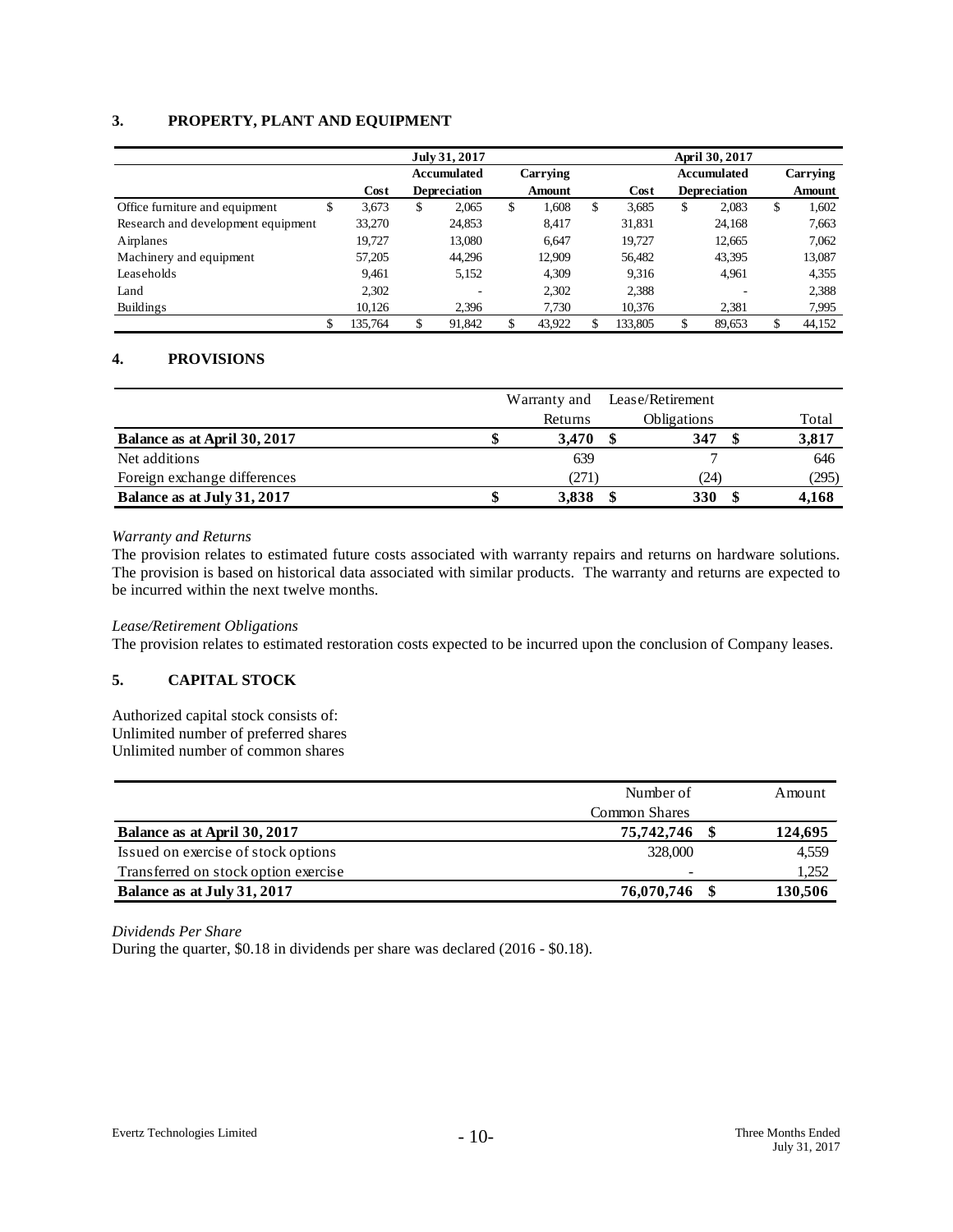|                                               | Three month period ended |   | Three month period ended |
|-----------------------------------------------|--------------------------|---|--------------------------|
|                                               | July 31, 2017            |   | July 31, 2016            |
| Selling and administrative                    | 15.827                   | J | 14,886                   |
| Share-based compensation                      | 1,201                    |   | 1,076                    |
| Depreciation of property, plant and equipment |                          |   |                          |
| (non-production)                              | 896                      |   | 874                      |
|                                               | 17.924                   |   | 16,836                   |

#### **6. SELLING, ADMINISTRATIVE AND GENERAL EXPENSES**

### **7. STATEMENT OF CASH FLOWS**

#### **Changes in non**–**cash working capital items**

|                             | Three month period ended | Three month period ended |
|-----------------------------|--------------------------|--------------------------|
|                             | July 31, 2017            | July 31, 2016            |
| Trade and other receivables | \$<br>7,661              | \$<br>(1,808)            |
| Inventories                 | 81                       | (1,215)                  |
| Prepaid expenses            | (1,817)                  | (1,477)                  |
| Trade and other payables    | 8,159                    | 3,298                    |
| Deferred revenue            | 4,609                    | (2,734)                  |
| Provisions                  | 351                      | 20                       |
|                             | 19.044                   | (3,916)                  |

#### **8. SHARE BASED PAYMENTS**

#### *Stock Option Plan*

The Company established, in June 2006, a stock option plan to attract, retain, motivate and compensate employees, officers and eligible directors who are integral to the growth and success of the Company. A number of shares equal to 10% of the Company's outstanding common shares are to be reserved for issuance under the stock option plan.

The Board of Directors administers the stock option plan and will determine the terms of any options granted. The exercise price of an option is to be set by the Board of Directors at the time of grant but shall not be lower than the market price as defined in the option plan at the time of grant. The term of the option cannot exceed 10 years. Stock options currently granted normally fully vest and expire by the end of the fifth year.

The changes in the number of outstanding share options are as follows:

|                              | Number of |    | Weighted              |
|------------------------------|-----------|----|-----------------------|
|                              | Options   |    | Average               |
|                              |           |    | <b>Exercise Price</b> |
| Balance as at April 30, 2017 | 2,878,500 |    | 16.29                 |
| Granted                      | 25,000    |    | 16.87                 |
| Exercised                    | (328,000) |    | 13.90                 |
| Forfeited                    | (13,000)  |    | 17.18                 |
| Balance as at July 31, 2017  | 2,562,500 | ۰D | 16.59                 |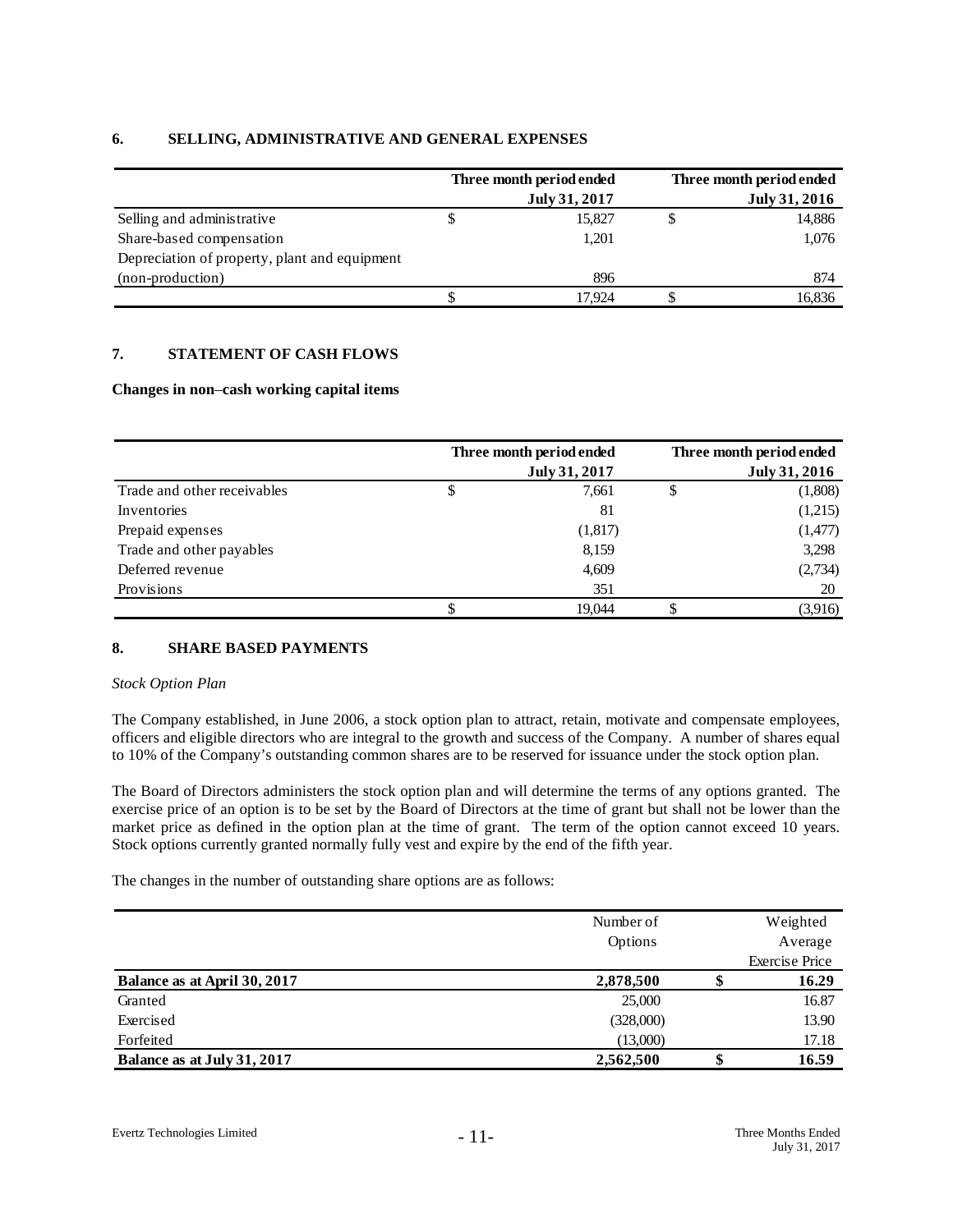*Note #8 continued …*

| <b>Exercise Price</b> | <b>Weighted Average</b> |                       | Number of      | <b>Weighted Average</b> | Number of          |    | <b>Weighted Average</b>    |
|-----------------------|-------------------------|-----------------------|----------------|-------------------------|--------------------|----|----------------------------|
|                       |                         | <b>Exercise Price</b> | Outstanding    | Remaining               | <b>Options</b>     |    | <b>Exercise Price of</b>   |
|                       |                         |                       | <b>Options</b> | <b>Contractual Life</b> | <b>Exercisable</b> |    | <b>Exercisable Options</b> |
| $$13.84 - $14.14$     | \$                      | 13.91                 | 410,000        | 0.3                     | -                  | Φ  | ٠                          |
| $$15.00 - $16.82$     | \$                      | 15.86                 | 827,000        | 1.8                     | 236,000            | -S | 16.24                      |
| \$17.03               | \$                      | 17.03                 | 1,456,000      | 1.4                     | 873,600            | S  | 17.03                      |
| $$17.19 - $18.07$     | Φ                       | 17.62                 | 185,500        | 3.0                     | 6.000              | S  | 15.00                      |
| Totals                |                         | 16.29                 | 2,878,500      | 1.9                     | 1.115.600          |    | 16.85                      |

#### *Restricted Share Unit Plan*

The Company established, in March 2016, a restricted share unit ("RSU") plan to provide an incentive to participants; including key executives of the Company, by rewarding such participants with equity-based compensation. Under the terms of the plan, RSU's are issued to the participant with a vesting period of three years. On the vesting date, all RSU's will be redeemed in cash at the fair market value at the date of vest plus any accrued dividends. The changes in the number of outstanding RSUs are as follows:

|                              | Number of   |
|------------------------------|-------------|
|                              | <b>RSUs</b> |
| Balance as at April 30, 2017 | 546,500     |
| Granted                      | 20,000      |
| Balance as at July 31, 2017  | 566,500     |

As at July 31, 2017, the average remaining contractual life for outstanding RSUs is 1.8 years.

#### **Compensation expense**

#### *Stock Option Plan*

The share based compensation expense that has been charged against earnings over the three month period is \$241 (2016 - \$458). Compensation expense on grants during the three month period was calculated using the Black-Scholes option pricing model with the following weighted average assumptions:

|                                                   | July 31, 2017 |
|---------------------------------------------------|---------------|
| Risk-free interest rate                           | 1.15%         |
| Dividend yield                                    | 4.27%         |
| Expected life                                     | 5 years       |
| Expected volatility                               | 16%           |
| Weighted average grant-date fair value:           |               |
| Where the exercise price equaled the market price | \$1.16        |

Expected volatility is based on historical share price volatility over the past five years of the Company. Share based compensation expense was calculated using a weighted average forfeiture rate of 22% (2016 – 25%).

#### *Restricted Share Unit Plan*

The share based compensation expense that has been charged against earnings over the three month period is \$960 (2016 - \$617). Share based compensation expense was calculated using a weighted average forfeiture rate of 6% (2016 – 3%). As at July 31, 2017, the total liability included within trade and other payables is \$4,637.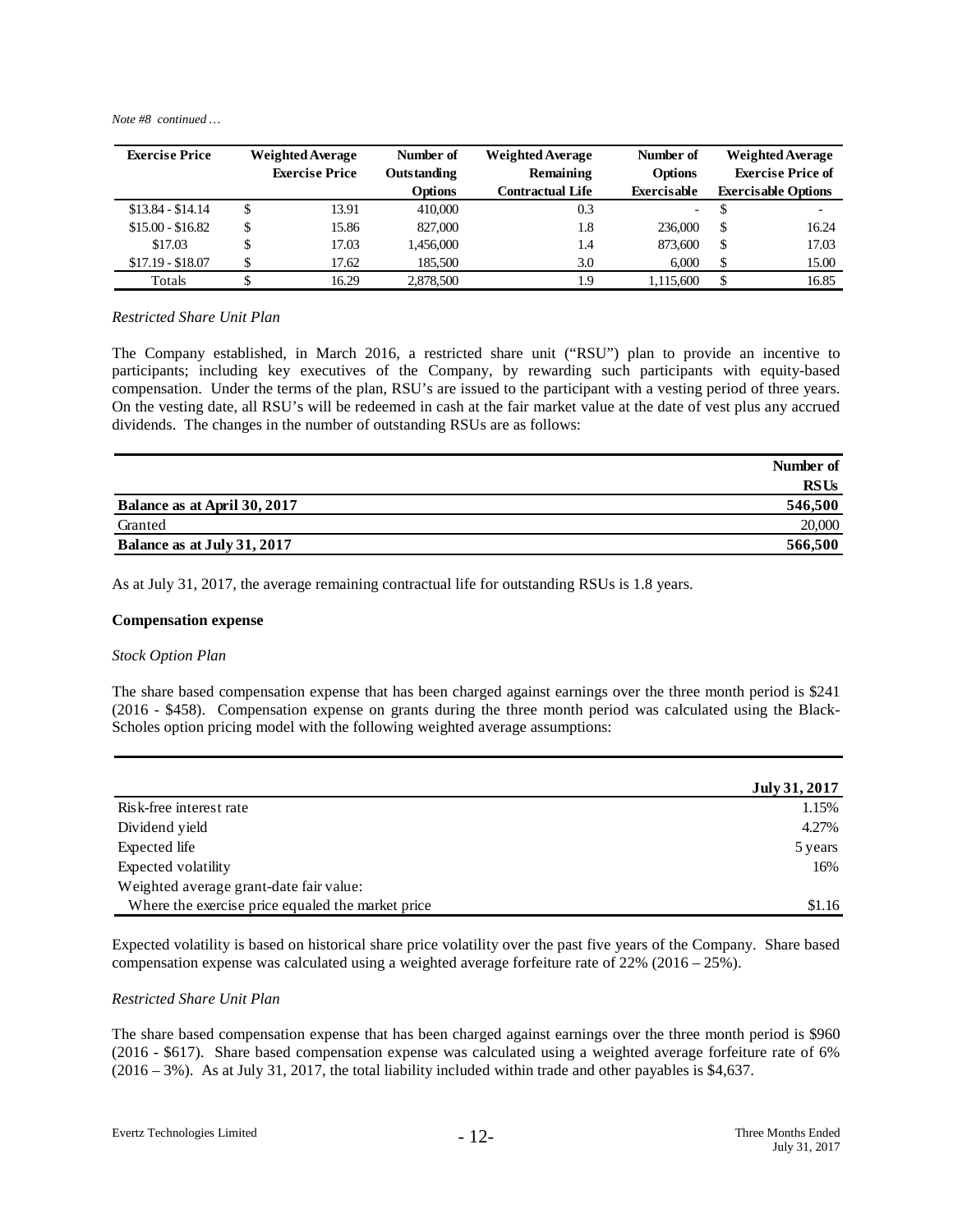#### **9. SEGMENTED INFORMATION**

The Company reviewed its operations and determined that it operates a single reportable segment, the television broadcast equipment market. The single reportable operating segment derives its revenues from the sale of hardware and software solutions including related services, training and commissioning.

|                      | Three month period ended |         | Three month period ended |               |  |
|----------------------|--------------------------|---------|--------------------------|---------------|--|
| Revenue              | July 31, 2017            |         |                          | July 31, 2016 |  |
| <b>United States</b> | Φ                        | 60,783  |                          | 44,075        |  |
| International        |                          | 43,647  |                          | 34,900        |  |
| Canada               |                          | 4.579   |                          | 8,051         |  |
|                      |                          | 109,009 |                          | 87,026        |  |

|                      | July 31, 2017          |        |   |                        | <b>April 30, 2017</b> |               |          |        |
|----------------------|------------------------|--------|---|------------------------|-----------------------|---------------|----------|--------|
|                      | <b>Property, Plant</b> |        |   | <b>Property, Plant</b> |                       |               |          |        |
|                      | and Equipment          |        |   | Goodwill               |                       | and Equipment | Goodwill |        |
| <b>United States</b> |                        | 9,732  | D | 357                    |                       | 10.486        | Φ        | 390    |
| International        |                        | 9,357  |   | 17.579                 |                       | 9.690         |          | 17,805 |
| Canada               |                        | 24.833 |   |                        |                       | 23,976        |          |        |
|                      | D                      | 43.922 |   | 17.936                 |                       | 44.152        |          | 18.195 |

#### **10. RELATED PARTY TRANSACTIONS**

Balances and transactions between the Company and its subsidiaries, which are related parties of the Company, have been eliminated on consolidation and are not disclosed in this note. Details of transactions between the Company and other related parties are disclosed below.

#### *Related Party Transactions*

Two shareholders each indirectly hold a 10% interest in the Company's leased premises in Ontario. This lease expires in 2019 with a total of \$1,389 committed over the remaining term. During the period, rent paid for the leased principal premises amounted to \$216 (2016 – \$216) with no outstanding amounts due as at July 31, 2017.

The Company also leases property where two shareholders indirectly own 100% interest. This lease expires in 2021 with a total of \$1,058 committed over the remaining term. During the period, rent paid was \$66 (2016 – \$62) with no outstanding amounts due as at July 31, 2017.

On December 1, 2008 the Company entered into an agreement with two shareholders who each indirectly hold a 20% interest in the Company's leased premises in Ontario. This lease expires in 2018 with a total of \$1,114 committed over the remaining term. During the period, rent paid for the leased principal premises amounted to \$209 (2016 - \$199) with no outstanding amounts due as at July 31, 2017.

On May 1, 2009 the Company entered into a property lease agreement with two shareholders who each indirectly hold a 35% interest. This lease expires in 2019 with a total of \$848 committed over the remaining term. During the period, rent paid was \$121 (2016 - \$115) with no outstanding amounts due as at July 31, 2017.

On December 15, 2013 the Company renewed a property lease agreement with a director who indirectly owns 100% interest. The lease expires in 2018 with a total of \$200 committed over the remaining term. During the period, rent paid was \$35 (2016 - \$35) with no outstanding amounts due as at July 31, 2017.

On May 1, 2016 the Company entered into a property lease agreement with two shareholders who each hold an indirect interest. This lease expires in 2026 with a total of \$8,838 committed over the remaining term. During the period, rent paid was  $\frac{$242 (2016 - $242)}{2016 - $242}$  with no outstanding amounts due as at July 31, 2017.